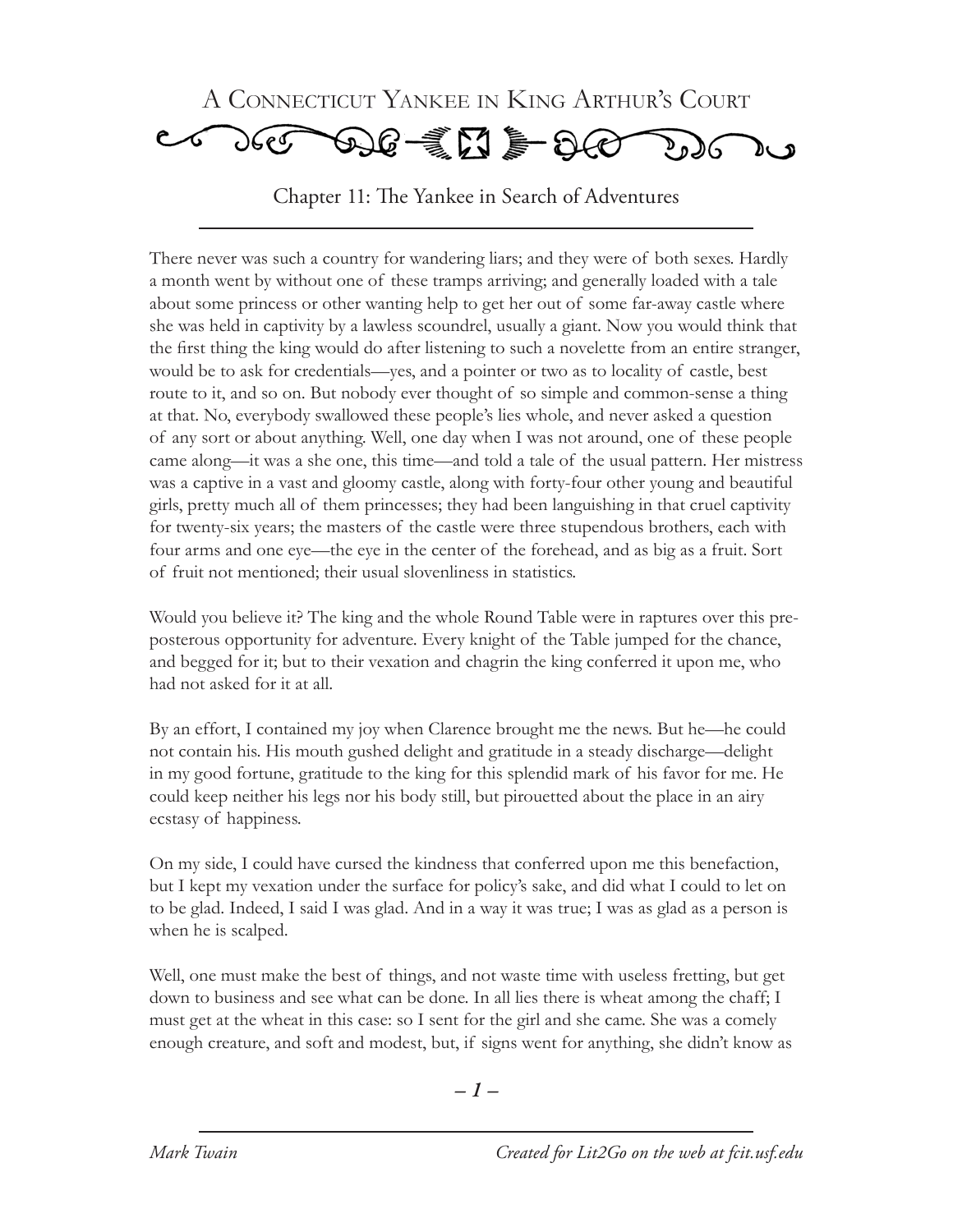much as a lady's watch. I said:

"My dear, have you been questioned as to particulars?"

She said she hadn't.

"Well, I didn't expect you had, but I thought I would ask, to make sure; it's the way I've been raised. Now you mustn't take it unkindly if I remind you that as we don't know you, we must go a little slow. You may be all right, of course, and we'll hope that you are; but to take it for granted isn't business. You understand that. I'm obliged to ask you a few questions; just answer up fair and square, and don't be afraid. Where do you live, when you are at home?"

"In the land of Moder, fair sir."

"Land of Moder. I don't remember hearing of it before. Parents living?"

"As to that, I know not if they be yet on live, sith it is many years that I have lain shut up in the castle."

"Your name, please?"

"I hight the Demoiselle Alisande la Carteloise, an it please you."

"Do you know anybody here who can identify you?"

"That were not likely, fair lord, I being come hither now for the first time."

"Have you brought any letters—any documents—any proofs that you are trustworthy and truthful?"

"Of a surety, no; and wherefore should I? Have I not a tongue, and cannot I say all that myself?"

"But your saying it, you know, and somebody else's saying it, is different."

"Different? How might that be? I fear me I do not understand."

"Don't understand? Land of—why, you see—you see—why, great Scott, can't you understand a little thing like that? Can't you understand the difference between your—why do you look so innocent and idiotic!"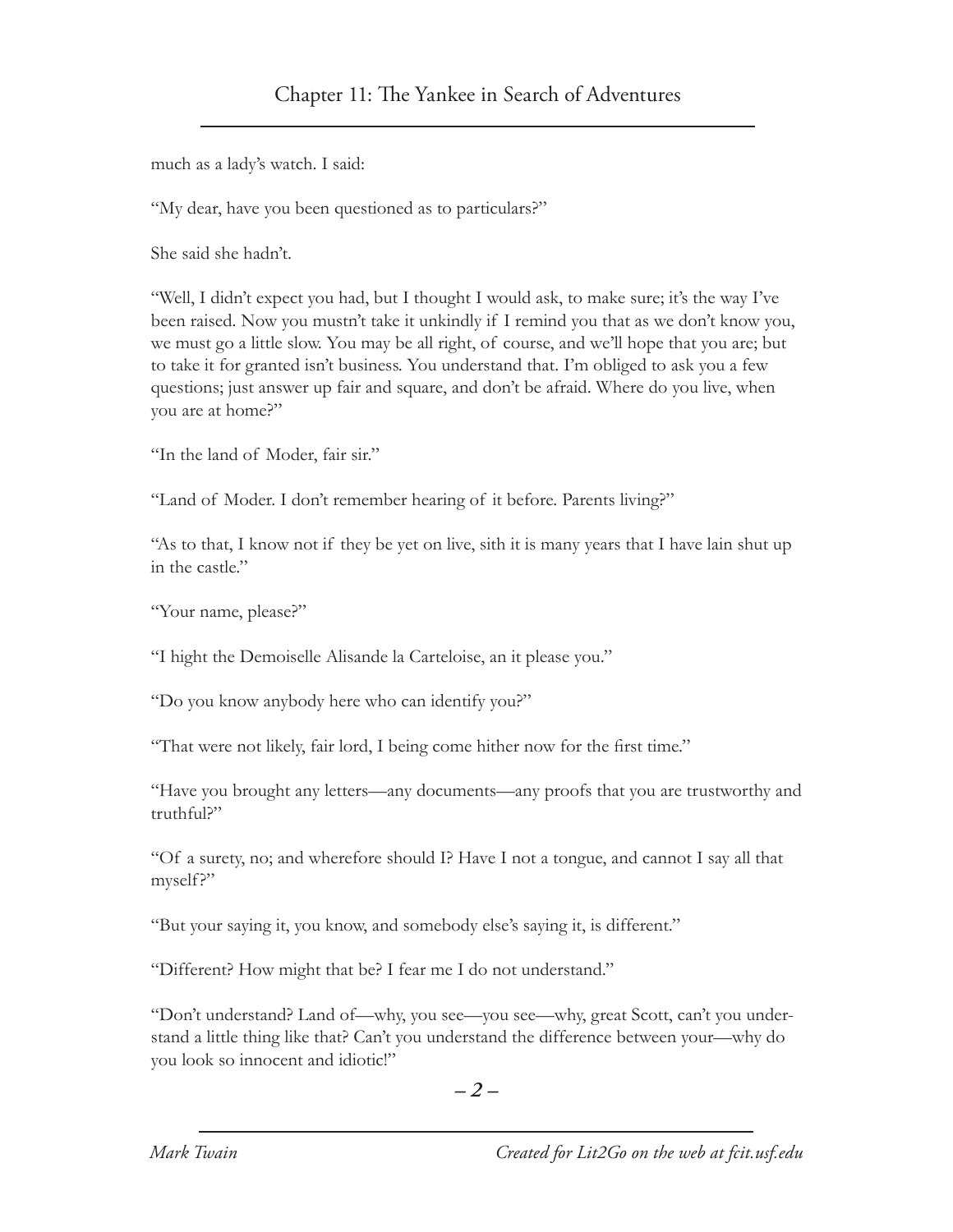"I? In truth I know not, but an it were the will of God."

"Yes, yes, I reckon that's about the size of it. Don't mind my seeming excited; I'm not. Let us change the subject. Now as to this castle, with forty-five princesses in it, and three ogres at the head of it, tell me—where is this harem?"

"Harem?"

"The castle , you understand; where is the castle?"

"Oh, as to that, it is great, and strong, and well beseen, and lieth in a far country. Yes, it is many leagues."

"How many?"

"Ah, fair sir, it were woundily hard to tell, they are so many, and do so lap the one upon the other, and being made all in the same image and tincted with the same color, one may not know the one league from its fellow, nor how to count them except they be taken apart, and ye wit well it were God's work to do that, being not within man's capacity; for ye will note—"

"Hold on, hold on, never mind about the distance; whereabouts does the castle lie? What's the direction from here?"

"Ah, please you sir, it hath no direction from here; by reason that the road lieth not straight, but turneth evermore; wherefore the direction of its place abideth not, but is some time under the one sky and anon under another, whereso if ye be minded that it is in the east, and wend thitherward, ye shall observe that the way of the road doth yet again turn upon itself by the space of half a circle, and this marvel happing again and yet again and still again, it will grieve you that you had thought by vanities of the mind to thwart and bring to naught the will of Him that giveth not a castle a direction from a place except it pleaseth Him, and if it please Him not, will the rather that even all castles and all directions thereunto vanish out of the earth, leaving the places wherein they tarried desolate and vacant, so warning His creatures that where He will He will, and where He will not He—"

"Oh, that's all right, that's all right, give us a rest; never mind about the direction, hang the direction—I beg pardon, I beg a thousand pardons, I am not well to-day; pay no attention when I soliloquize, it is an old habit, an old, bad habit, and hard to get rid of when one's digestion is all disordered with eating food that was raised forever and ever before he was born; good land! a man can't keep his functions regular on spring chickens thirteen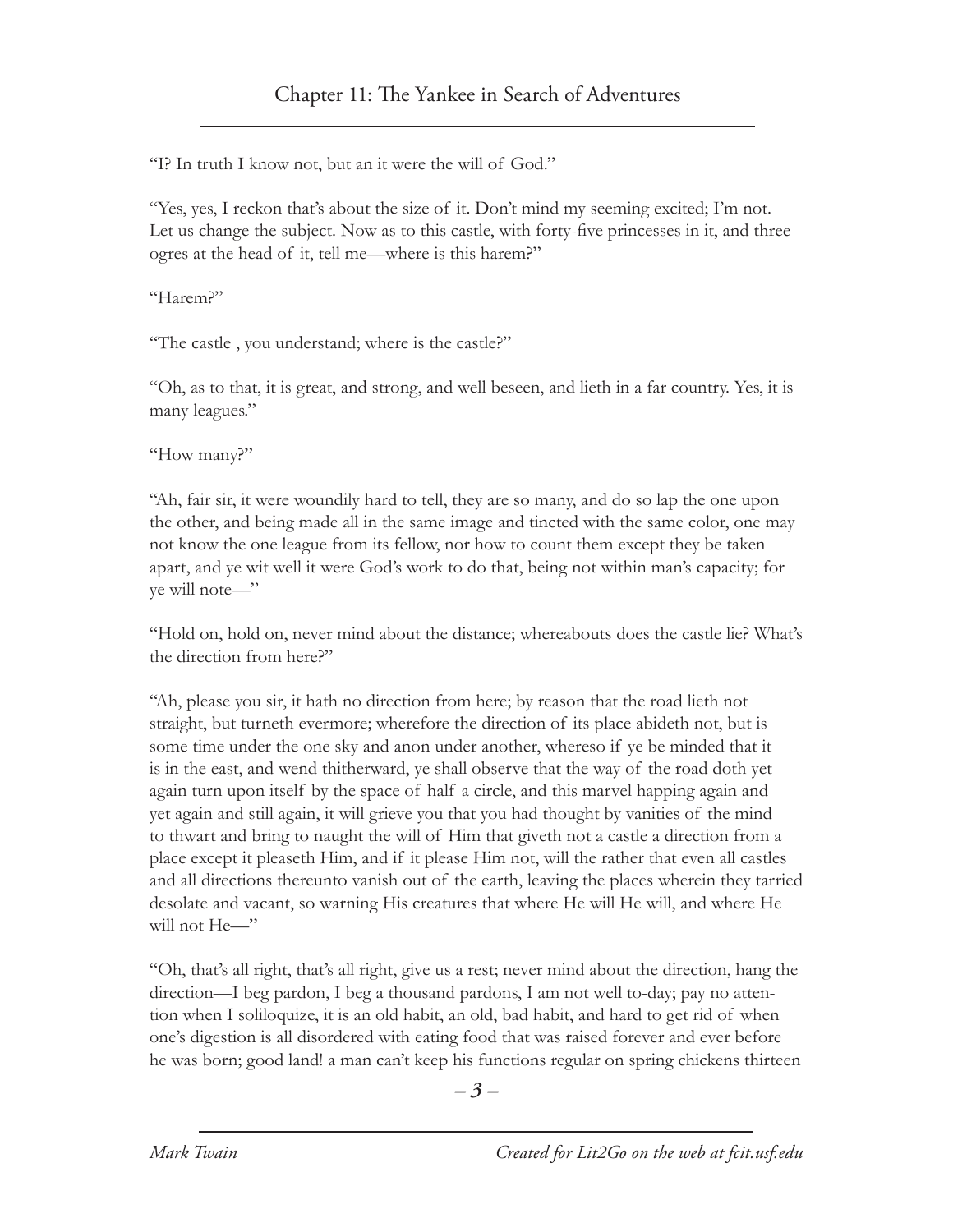hundred years old. But come—never mind about that; let's—have you got such a thing as a map of that region about you? Now a good map—"

"Is it peradventure that manner of thing which of late the unbelievers have brought from over the great seas, which, being boiled in oil, and an onion and salt added thereto, doth— "

"What, a map? What are you talking about? Don't you know what a map is? There, there, never mind, don't explain, I hate explanations; they fog a thing up so that you can't tell anything about it. Run along, dear; good-day; show her the way, Clarence."

Oh, well, it was reasonably plain, now, why these donkeys didn't prospect these liars for details. It may be that this girl had a fact in her somewhere, but I don't believe you could have sluiced it out with a hydraulic; nor got it with the earlier forms of blasting, even; it was a case for dynamite. Why, she was a perfect ass; and yet the king and his knights had listened to her as if she had been a leaf out of the gospel. It kind of sizes up the whole party. And think of the simple ways of this court: this wandering wench hadn't any more trouble to get access to the king in his palace than she would have had to get into the poorhouse in my day and country. In fact, he was glad to see her, glad to hear her tale; with that adventure of hers to offer, she was as welcome as a corpse is to a coroner.

Just as I was ending-up these reflections, Clarence came back. I remarked upon the barren result of my efforts with the girl; hadn't got hold of a single point that could help me to find the castle. The youth looked a little surprised, or puzzled, or something, and intimated that he had been wondering to himself what I had wanted to ask the girl all those questions for.

"Why, great guns," I said, "don't I want to find the castle? And how else would I go about it?"

"La, sweet your worship, one may lightly answer that, I ween. She will go with thee. They always do. She will ride with thee."

"Ride with me? Nonsense!"

"But of a truth she will. She will ride with thee. Thou shalt see."

"What? She browse around the hills and scour the woods with me —alone—and I as good as engaged to be married? Why, it's scandalous. Think how it would look."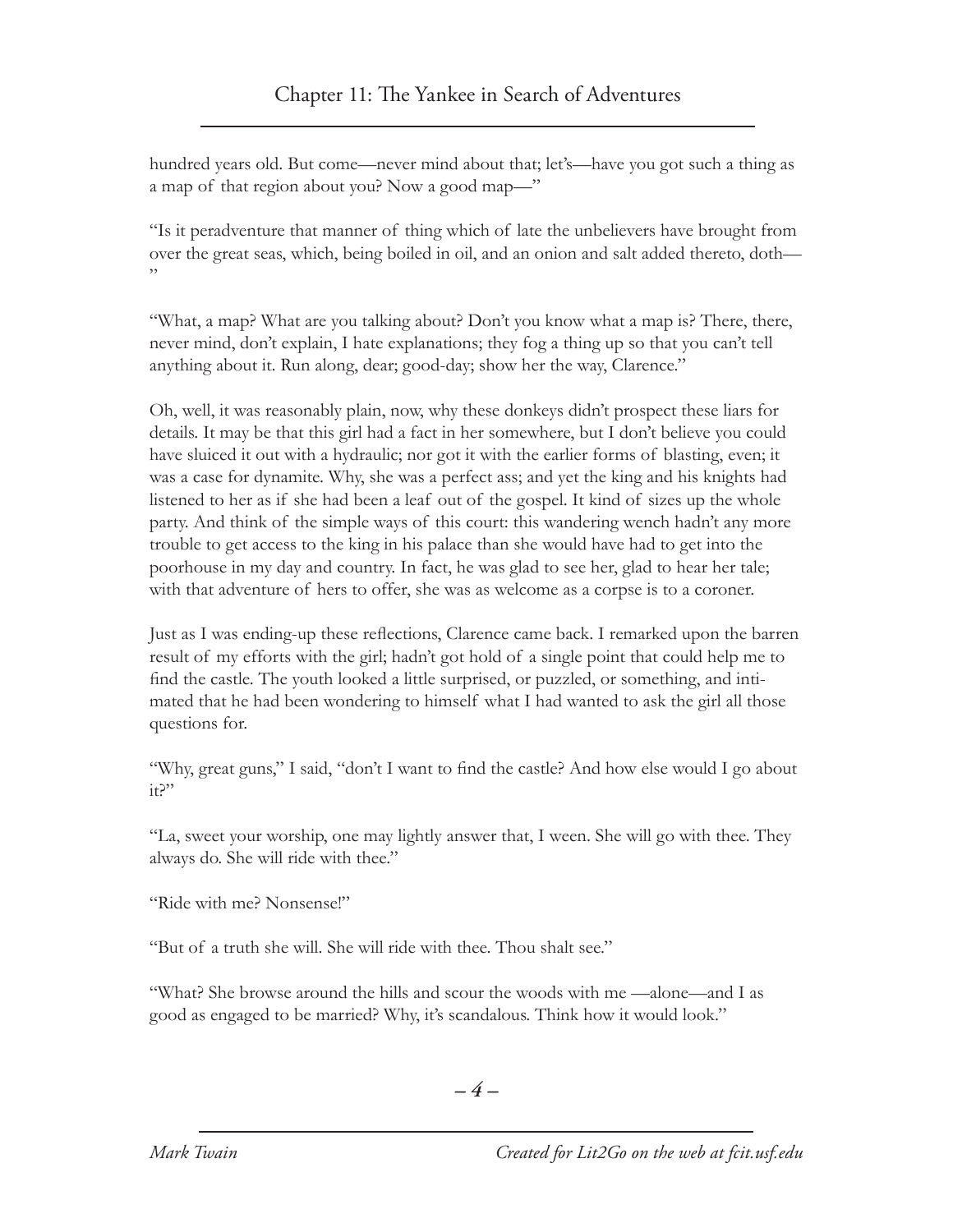My, the dear face that rose before me! The boy was eager to know all about this tender matter. I swore him to secrecy and then whispered her name—"Puss Flanagan." He looked disappointed, and said he didn't remember the countess. How natural it was for the little courtier to give her a rank. He asked me where she lived.

"In East Har—" I came to myself and stopped, a little confused; then I said, "Never mind, now; I'll tell you some time."

And might he see her? Would I let him see her some day?

It was but a little thing to promise—thirteen hundred years or so—and he so eager; so I said Yes. But I sighed; I couldn't help it. And yet there was no sense in sighing, for she wasn't born yet. But that is the way we are made: we don't reason, where we feel; we just feel.

My expedition was all the talk that day and that night, and the boys were very good to me, and made much of me, and seemed to have forgotten their vexation and disappointment, and come to be as anxious for me to hive those ogres and set those ripe old virgins loose as if it were themselves that had the contract. Well, they were good children—but just children, that is all. And they gave me no end of points about how to scout for giants, and how to scoop them in; and they told me all sorts of charms against enchantments, and gave me salves and other rubbish to put on my wounds. But it never occurred to one of them to reflect that if I was such a wonderful necromancer as I was pretending to be, I ought not to need salves or instructions, or charms against enchantments, and, least of all, arms and armor, on a foray of any kind—even against fire-spouting dragons, and devils hot from perdition, let alone such poor adversaries as these I was after, these commonplace ogres of the back settlements.

I was to have an early breakfast, and start at dawn, for that was the usual way; but I had the demon's own time with my armor, and this delayed me a little. It is troublesome to get into, and there is so much detail. First you wrap a layer or two of blanket around your body, for a sort of cushion and to keep off the cold iron; then you put on your sleeves and shirt of chain mail—these are made of small steel links woven together, and they form a fabric so flexible that if you toss your shirt onto the floor, it slumps into a pile like a peck of wet fish-net; it is very heavy and is nearly the uncomfortablest material in the world for a night shirt, yet plenty used it for that—tax collectors, and reformers, and one-horse kings with a defective title, and those sorts of people; then you put on your shoes—flat-boats roofed over with interleaving bands of steel—and screw your clumsy spurs into the heels. Next you buckle your greaves on your legs, and your cuisses on your thighs; then come your backplate and your breastplate, and you begin to feel crowded;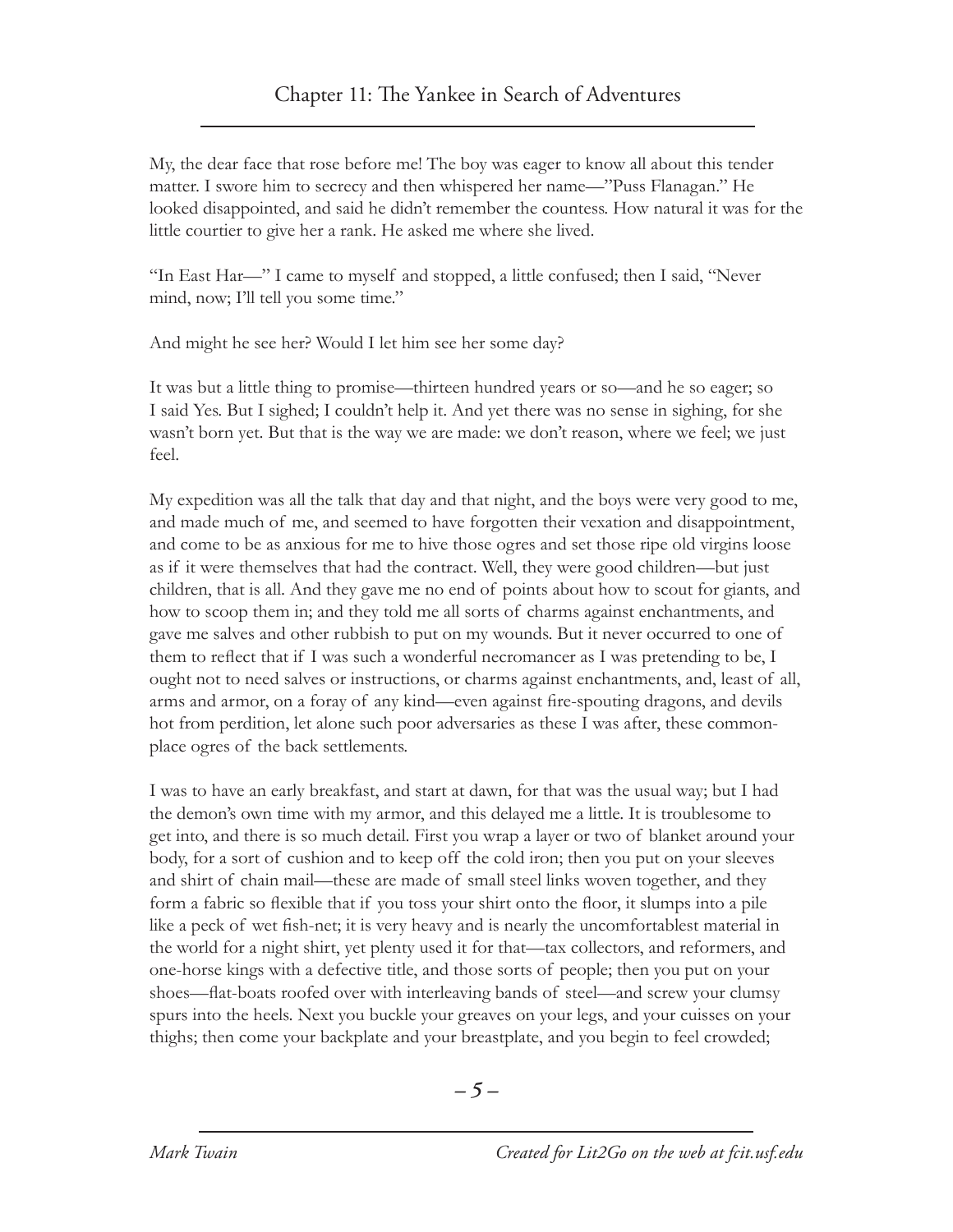then you hitch onto the breastplate the half-petticoat of broad overlapping bands of steel which hangs down in front but is scolloped out behind so you can sit down, and isn't any real improvement on an inverted coal scuttle, either for looks or for wear, or to wipe your hands on; next you belt on your sword; then you put your stove-pipe joints onto your arms, your iron gauntlets onto your hands, your iron rat-trap onto your head, with a rag of steel web hitched onto it to hang over the back of your neck—and there you are, snug as a candle in a candle-mould. This is no time to dance. Well, a man that is packed away like that is a nut that isn't worth the cracking, there is so little of the meat, when you get down to it, by comparison with the shell.

The boys helped me, or I never could have got in. Just as we finished, Sir Bedivere happened in, and I saw that as like as not I hadn't chosen the most convenient outfit for a long trip. How stately he looked; and tall and broad and grand. He had on his head a conical steel casque that only came down to his ears, and for visor had only a narrow steel bar that extended down to his upper lip and protected his nose; and all the rest of him, from neck to heel, was flexible chain mail, trousers and all. But pretty much all of him was hidden under his outside garment, which of course was of chain mail, as I said, and hung straight from his shoulders to his ankles; and from his middle to the bottom, both before and behind, was divided, so that he could ride and let the skirts hang down on each side. He was going grailing, and it was just the outfit for it, too. I would have given a good deal for that ulster, but it was too late now to be fooling around. The sun was just up, the king and the court were all on hand to see me off and wish me luck; so it wouldn't be etiquette for me to tarry. You don't get on your horse yourself; no, if you tried it you would get disappointed. They carry you out, just as they carry a sun-struck man to the drug store, and put you on, and help get you to rights, and fix your feet in the stirrups; and all the while you do feel so strange and stuffy and like somebody else—like somebody that has been married on a sudden, or struck by lightning, or something like that, and hasn't quite fetched around yet, and is sort of numb, and can't just get his bearings. Then they stood up the mast they called a spear, in its socket by my left foot, and I gripped it with my hand; lastly they hung my shield around my neck, and I was all complete and ready to up anchor and get to sea. Everybody was as good to me as they could be, and a maid of honor gave me the stirrup-cup her own self. There was nothing more to do now, but for that damsel to get up behind me on a pillion, which she did, and put an arm or so around me to hold on.

And so we started, and everybody gave us a goodbye and waved their handkerchiefs or helmets. And everybody we met, going down the hill and through the village was respectful to us, except some shabby little boys on the outskirts. They said:

"Oh, what a guy!" And hove clods at us.